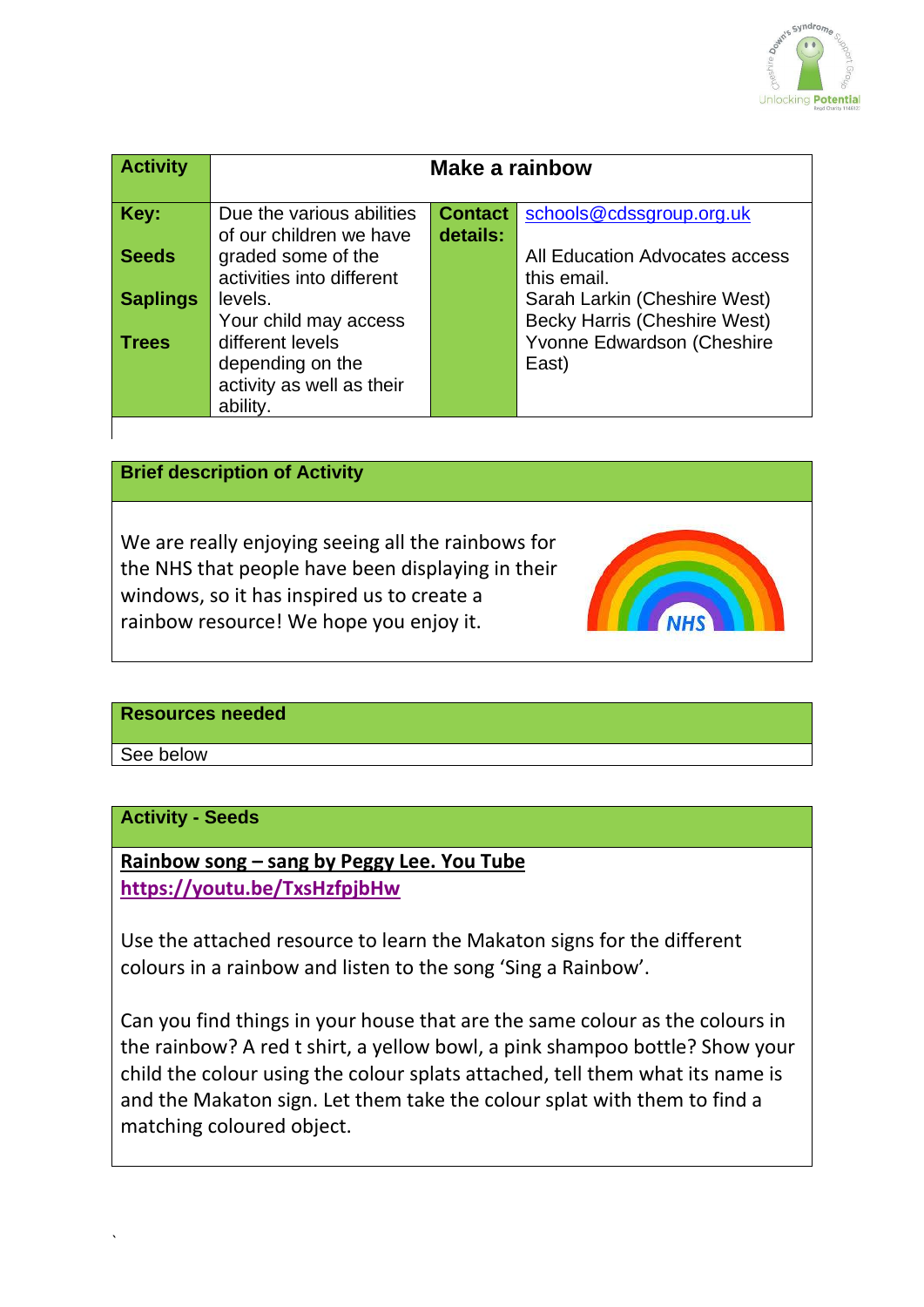

If you have lots of buttons saved in a tin somewhere, you could try the rainbow button placing activity on the attached resource to work on some

fine motor skills (always supervise children with small objects that could be put in their mouth). Alternatively, you could draw a large rainbow and find items around the house in the correct colour to fill in the colours.

# **Rainbow Sensory Noodles.**

Resource attached. Make these crazy coloured noodles using the attached resource.

# **Activity – Saplings and Trees**

*Rainbow Windsock*

You will need Paper cup/sturdy toilet roll tube Cotton wool balls Coloured tissue paper, coloured paper or ribbons. **Glue** 

**String** 



To make your rainbow windsock, ask your child if they can help you cut strips of the coloured paper.

Make small holes in the sides of your paper cup or tube and thread a string through (you may want to use a needle for this). Tie to make a hanging loop. Stick the cotton wool balls all over the outside of the paper cup or tube so they look like clouds.

Next stick strips of your coloured papers/ ribbon etc to the bottom, inside rim of the cup or tube and hang up.

# *Rainbow science*

Explore light and refraction using these simple resources from your home. You will need

A CD A small torch Colouring pencils

`